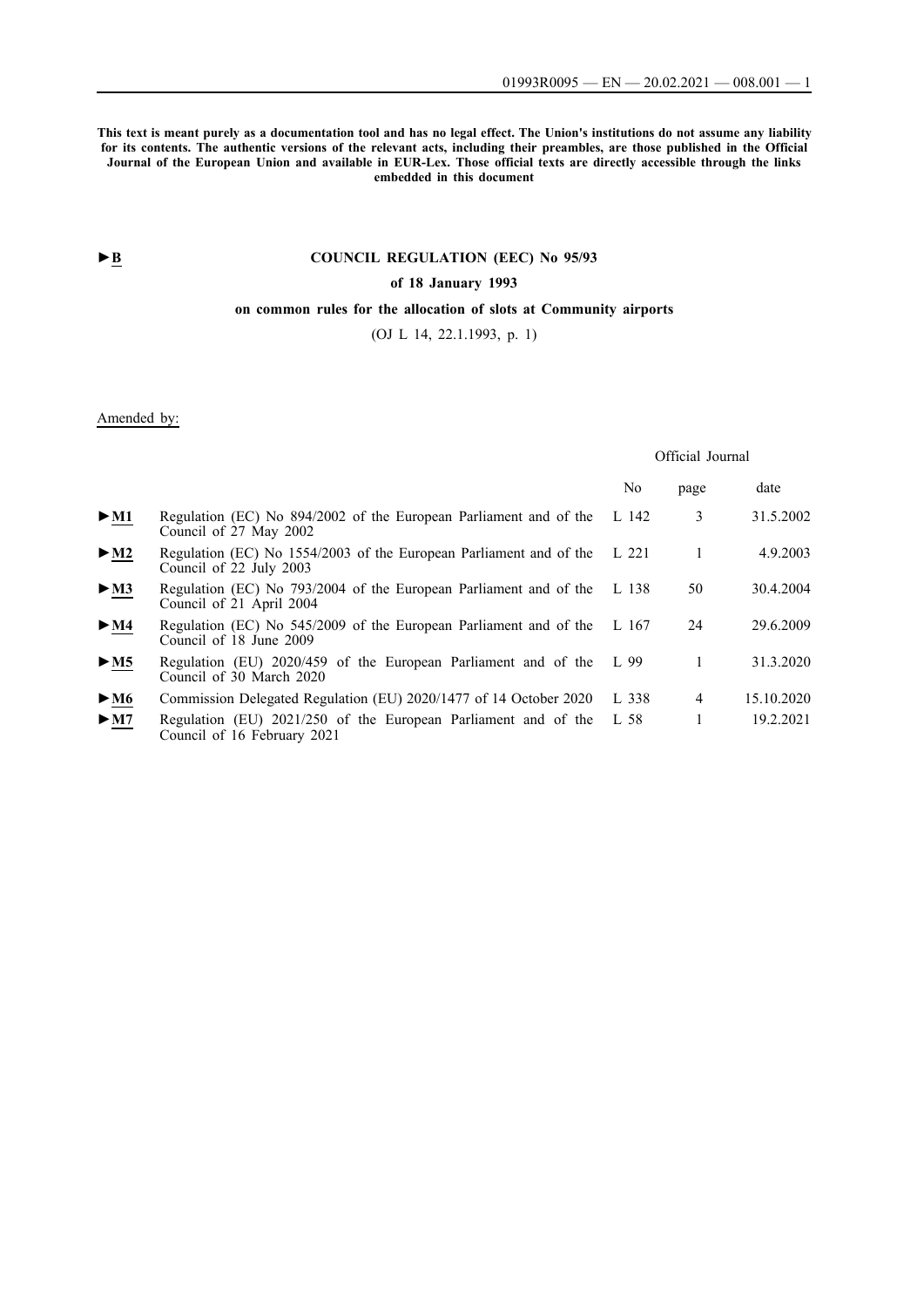### **COUNCIL REGULATION (EEC) No 95/93**

### **of 18 January 1993**

#### **on common rules for the allocation of slots at Community airports**

#### *Article 1*

#### **Scope**

#### **▼M3**

1. This Regulation shall apply to Community airports.

## **▼B**

2. The application of this Regulation to the airport of Gibraltar is understood to be without prejudice to the respective legal positions of the Kingdom of Spain and the United Kingdom with regard to the dispute over sovereignty over the territory in which the airport is situated.

3. Application of the provisions of this Regulation to Gibraltar airport shall be suspended until the arrangements in the joint declarations made by the Foreign Ministers of the Kingdom of Spain and the United Kingdom on 2 December 1987 have come into operation. The Governments of Spain and the United Kingdom will so inform the Council of that date.

### *Article 2*

#### **Definitions**

For the purpose of this Regulation:

# **▼M3**

- (a) 'slot' shall mean the permission given by a coordinator in accordance with this Regulation to use the full range of airport infrastructure necessary to operate an air service at a coordinated airport on a specific date and time for the purpose of landing or take-off as allocated by a coordinator in accordance with this Regulation;
- (b) 'new entrant' shall mean:
	- (i) an air carrier requesting, as part of a series of slots, a slot at an airport on any day, where, if the carrier's request were accepted, it would in total hold fewer than five slots at that airport on that day, or
	- (ii) an air carrier requesting a series of slots for a non-stop scheduled passenger service between two Community airports where at most two other air carriers operate the same non-stop scheduled service between these airports or airport systems on that day, where, if the air carrier's request were accepted, the air carrier would nonetheless hold fewer than five slots at that airport on that day for that non-stop service, or
	- (iii) an air carrier requesting a series of slots at an airport for a non-stop scheduled passenger service between that airport and a regional airport where no other air carrier operates a direct scheduled passenger service between these airports or airport systems on that day, where, if the air carrier's request

# **▼B**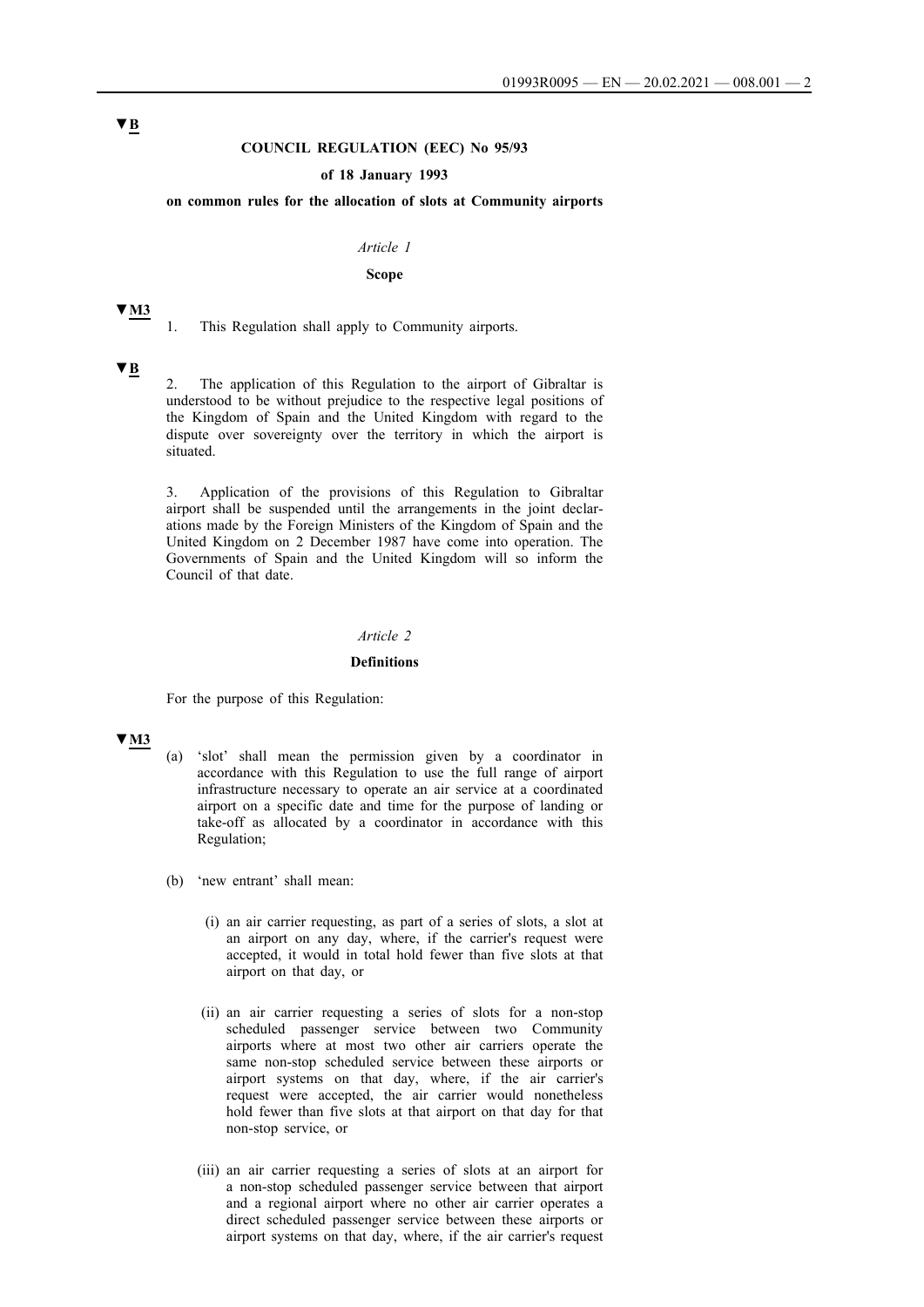were accepted, the air carrier would nonetheless hold fewer than five slots at that airport on that day for that non-stop service.

An air carrier holding more than 5 % of the total slots available on the day in question at a particular airport, or more than 4 % of the total slots available on the day in question in an airport system of which that airport forms part, shall not be considered as a new entrant at that airport;

#### **▼M7**

- (ba) during the period referred to in Article 10a(3) 'new entrant' shall mean:
	- (i) an air carrier requesting, as part of a series of slots, a slot at an airport on any day, where, if the carrier's request were accepted, it would in total hold fewer than seven slots at that airport on that day; or
	- (ii) an air carrier requesting a series of slots for a non-stop scheduled passenger service between two Union airports, where at most two other air carriers operate the same non-stop scheduled service between those airports on that day, and where, if the air carrier's request were accepted, the air carrier would nonetheless hold fewer than nine slots at that airport on that day for that non-stop service.

An air carrier which, together with its parent company, its own subsidiaries or the subsidiaries of its parent company, holds more than 10 % of the total slots allocated on the day in question at a particular airport, shall not be considered as a new entrant at that airport;

# **▼B**

- (c) 'direct air service' shall mean a service between two airports including stopovers with the same aircraft and same flight number;
- (d) 'scheduling period' shall mean either the summer or winter season as used in the schedules of air carriers;
- (e) 'Community air carrier' shall mean an air carrier with a valid operating licence issued by a Member State in accordance with Council Regulation (EEC) No 2407/92 of 23 July 1992 on licensing of air carriers  $(1)$ ;

## **▼M3**

(f) (i) 'air carrier' shall mean an air transport undertaking holding a valid operating licence or equivalent at the latest on 31 January for the following summer season or on 31 August for the following winter season. For the purpose of Articles 4, 8, 8a and 10, the definition of air carrier shall also include business aviation operators, when they operate according to a schedule; for the purposes of Articles  $7$  and 14; the definition of air carrier shall also include all civil aircraft operators;

<sup>(</sup> 1 ) OJ No L 240, 24.8.1992, p. 1.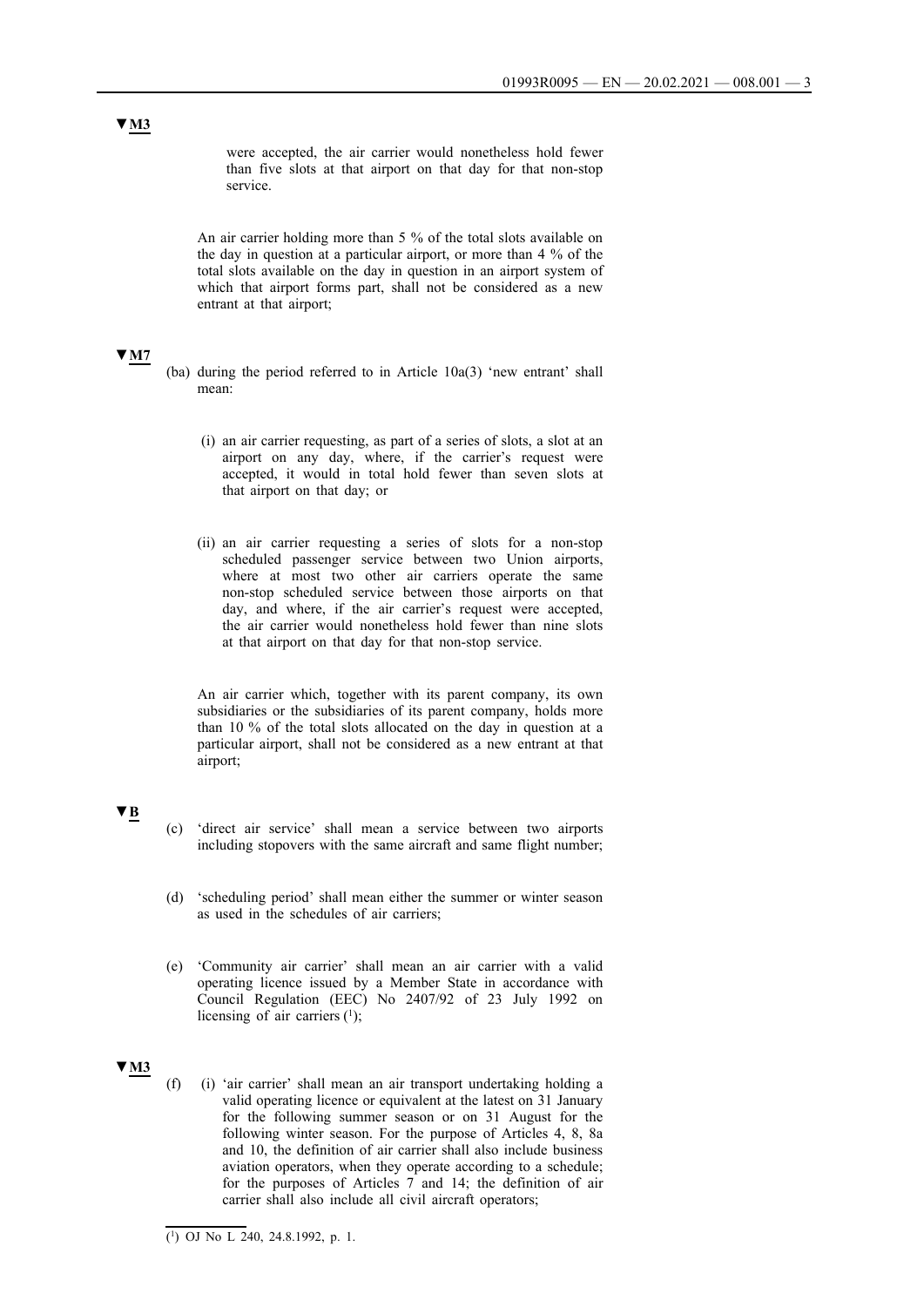- (ii) 'group of air carriers' shall mean two or more air carriers which together perform joint operations, franchise operations or code-sharing for the purpose of operating a specific air service;
- (g) 'coordinated airport' shall mean any airport where, in order to land or take off, it is necessary for an air carrier or any other aircraft operator to have been allocated a slot by a coordinator, with the exception of State flights, emergency landings and humanitarian flights;

### **▼B**

(h) 'airport system' shall mean two or more airports grouped together and serving the same city or conurbation, as indicated in Annex II to Regulation (EEC) No 2408/92 ;

### **▼M3**

- (i) 'schedules facilitated airport' shall mean an airport where there is potential for congestion at some periods of the day, week or year which is amenable to resolution by voluntary cooperation between air carriers and where a schedules facilitator has been appointed to facilitate the operations of air carriers operating services or intending to operate services at that airport;
- (j) 'managing body of an airport' shall mean the body which, in conjunction with other activities or otherwise, has the task under national laws or regulations of administering and managing the airport facilities and coordinating and controlling the activities of the various operators present at the airport or within the airport system concerned;
- (k) 'series of slots' shall mean at least five slots having been requested for the same time on the same day of the week regularly in the same scheduling period and allocated in that way or, if that is not possible, allocated at approximately the same time;
- (l) 'business aviation' shall mean that sector of general aviation which concerns the operation or use of aircraft by companies for the carriage of passengers or goods as an aid to the conduct of their business, where the aircraft are flown for purposes generally considered not for public hire and are piloted by individuals having, at a minimum, a valid commercial pilot license with an instrument rating;
- (m) 'coordination parameters' shall mean the expression in operational terms of all the capacity available for slot allocation at an airport during each coordination period, reflecting all technical, operational and environmental factors that affect the performance of the airport infrastructure and its different sub-systems ;

# **▼M7**

(n) 'COVID-19 coordination parameters' shall mean revised coordination parameters resulting in a reduction of available airport capacity at a coordinated airport as a result of specific sanitary measures imposed by Member States in response to the COVID-19 crisis.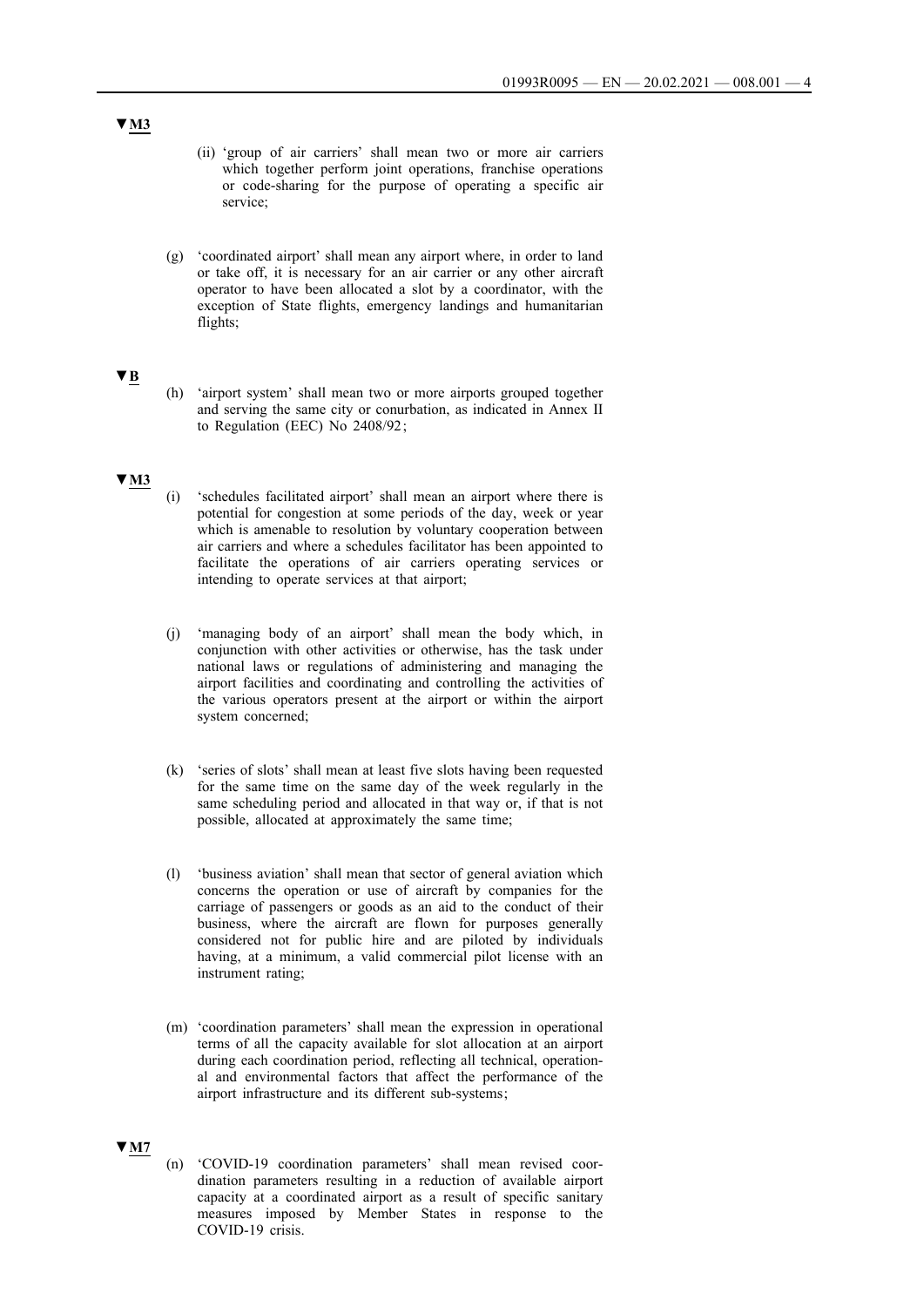#### *Article 3*

#### **Conditions for airport coordination**

## **▼M3**

- 1. (a) A Member State shall be under no obligation to designate any airport as schedules facilitated or coordinated save in accordance with the provisions of this Article.
	- (b) A Member State shall not designate an airport as coordinated save in accordance with the provisions of paragraph 3.

## **▼B**

2. A Member State may, however, provide for any airport to be designated as a **►M3** schedules facilitated airport ◄ provided that principles of transparency, neutrality and non-discrimination are met.

### **▼M3**

3. The Member State responsible shall ensure that a thorough capacity analysis is carried out at an airport with no designation status or at a schedules facilitated airport by the managing body of that airport or by any other competent body when that Member State considers it necessary, or within six months:

- (i) following a written request from air carriers representing more than half of the operations at an airport or from the managing body of the airport when either considers that capacity is insufficient for actual or planned operations at certain periods; or
- (ii) upon request from the Commission, in particular where an airport is in reality accessible only for air carriers that have been allocated slots or where air carriers and in particular new entrants encounter serious problems in securing landing and take off possibilities at the airport in question.

This analysis, based on commonly recognised methods, shall determine any shortfall in capacity, taking into account environmental constraints at the airport in question. The analysis shall consider the possibilities of overcoming such shortfall through new or modified infrastructure, operational changes, or any other change, and the time frame envisaged to resolve the problems. It shall be updated if paragraph 5 has been invoked, or when there are changes at the airport influencing significantly its capacity and capacity usage. Both the analysis and the method used shall be made available to the parties having requested the analysis and, upon request, to other interested parties. The analysis shall be communicated to the Commission at the same time.

4. On the basis of the analysis, the Member State shall consult on the capacity situation at the airport with the managing body of the airport, the air carriers using the airport regularly, their representative organisations, representatives of general aviation using the airport regularly and air traffic control authorities.

5. Where capacity problems occur for at least one scheduling period, the Member State shall ensure that the airport is designated as coordinated for the relevant periods only if:

# **▼B**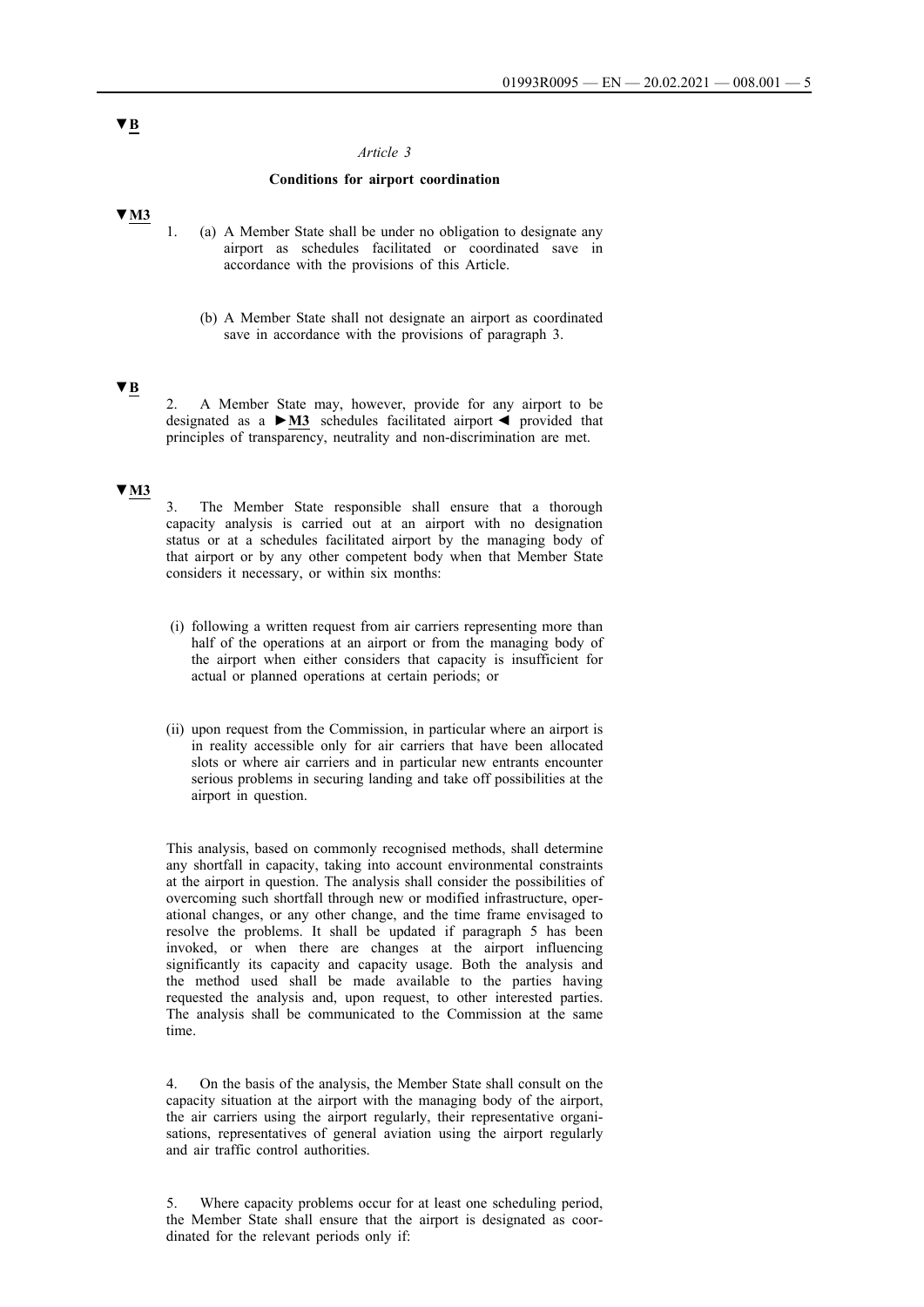- (a) the shortfall is of such a serious nature that significant delays cannot be avoided at the airport, and
- (b) there are no possibilities of resolving these problems in the short term.

6. By way of derogation from paragraph 5, Member States may, in exceptional circumstances, designate as coordinated the airports affected for the appropriate period.

## **▼B**

**►M3** 7. ◄ When a capacity sufficient to meet actual or planned operations is provided at a **►M3** coordinated airport ◄, its desgination as a fully coordinated airport shall be lifted.

#### *Article 4*

#### **▼M3**

# **The schedules facilitator and the coordinator**

1. The Member State responsible for a schedules facilitated or coordinated airport shall ensure the appointment of a qualified natural or legal person as schedules facilitator or airport coordinator respectively after having consulted the air carriers using the airport regularly, their representative organisations and the managing body of the airport and the coordination committee, where such a committee exists. The same schedules facilitator or coordinator may be appointed for more than one airport.

2. The Member State responsible for a schedules facilitated or coordinated airport shall ensure:

- (a) that at a schedules facilitated airport, the schedules facilitator acts under this Regulation in an independent, neutral, non-discriminatory and transparent manner;
- (b) the independence of the coordinator at a coordinated airport by separating the coordinator functionally from any single interested party. The system of financing the coordinators' activities shall be such as to guarantee the coordinator's independent status;
- (c) that the coordinator acts according to this Regulation in a neutral, non-discriminatory and transparent way.

3. The schedules facilitator and the coordinator shall participate in such international scheduling conferences of air carriers as are permitted by Community law.

The schedules facilitator shall advise air carriers and recommend alternative arrival and/or departure times when congestion is likely to occur.

5. The coordinator shall be the sole person responsible for the allocation of slots. He shall allocate the slots in accordance with the provisions of this Regulation and shall make provision so that, in an emergency, slots can also be allocated outside office hours.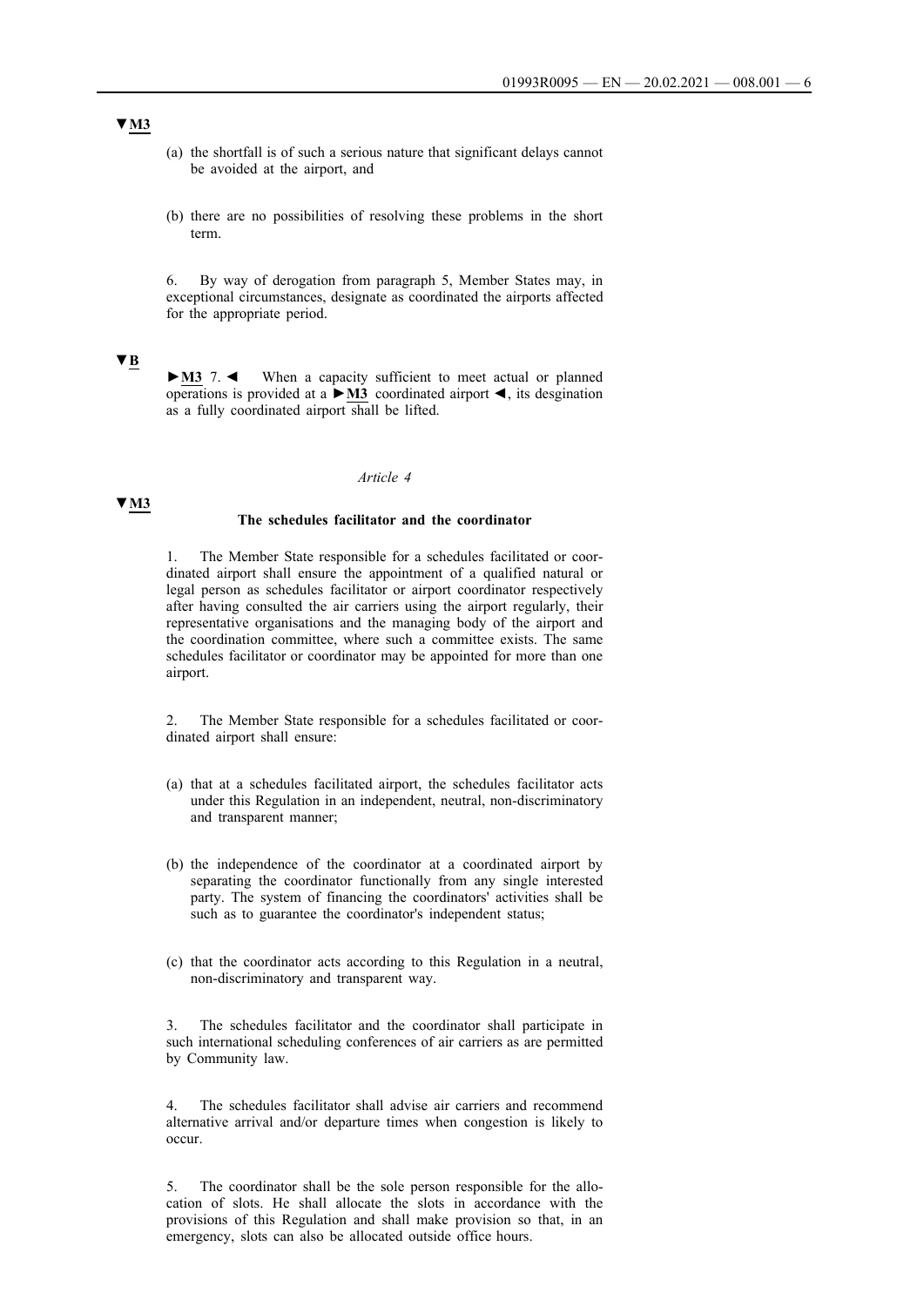6. The schedules facilitator shall monitor the conformity of air carriers' operations with the schedules recommended to them. The coordinator shall monitor the conformity of air carriers' operations with the slots allocated to them. These conformity checks shall be carried out in cooperation with the managing body of the airport and with the air traffic control authorities and shall take into account the time and other relevant parameters relating to the airport concerned. The coordinator shall submit on request to the Member States concerned and to the Commission an annual activity report, concerning, in particular, the application of Articles 8a and 14, as well as any complaints regarding the application of Articles 8 and 10 submitted to the coordination committee and the steps taken to resolve them.

7. All schedules facilitators and coordinators shall cooperate to detect inconsistencies in schedules.

## **▼B**

**►M3** 8. ◄ **►M3** The coordinator shall on request and within a reasonable time make available free of charge for review to interested parties, in particular to members or observers of the coordination committee, either in written form or in any other easily accessible form, the following information: ◄

- (a) historical slots by airline, chronologically, for all air carriers at the airport,
- (b) requested slots (initial submissions), by air carriers and chronologically, for all air carriers,
- (c) all allocated slots, and outstanding slot requests, listed individually in chronologcial order, by air carriers, for all air carriers,
- (d) remaining available slots,
- (e) full details on the criteria being used in the allocation.

### **▼M3**

9. The information referred to in paragraph 8 shall be made available at the latest at the time of the relevant scheduling conferences and as appropriate during the conferences and thereafter. On request, the coordinator shall provide such information in a summarised format. A cost-related fee may be charged for the provision of such summarised information.

10. Where relevant and generally accepted schedules information standards are available, the schedules facilitator, the coordinator and the air carriers shall apply them provided that they comply with Community law.

#### *Article 5*

#### **Coordination committee**

1. At a coordinated airport, the Member State responsible shall ensure that a coordination committee is set up. The same coordination committee may be designated for more than one airport. Membership of this committee shall be open at least to the air carriers using the airport(s) in question regularly and their representative organisations, the managing body of the airport concerned, the relevant air traffic control authorities and the representatives of general aviation using the airport regularly.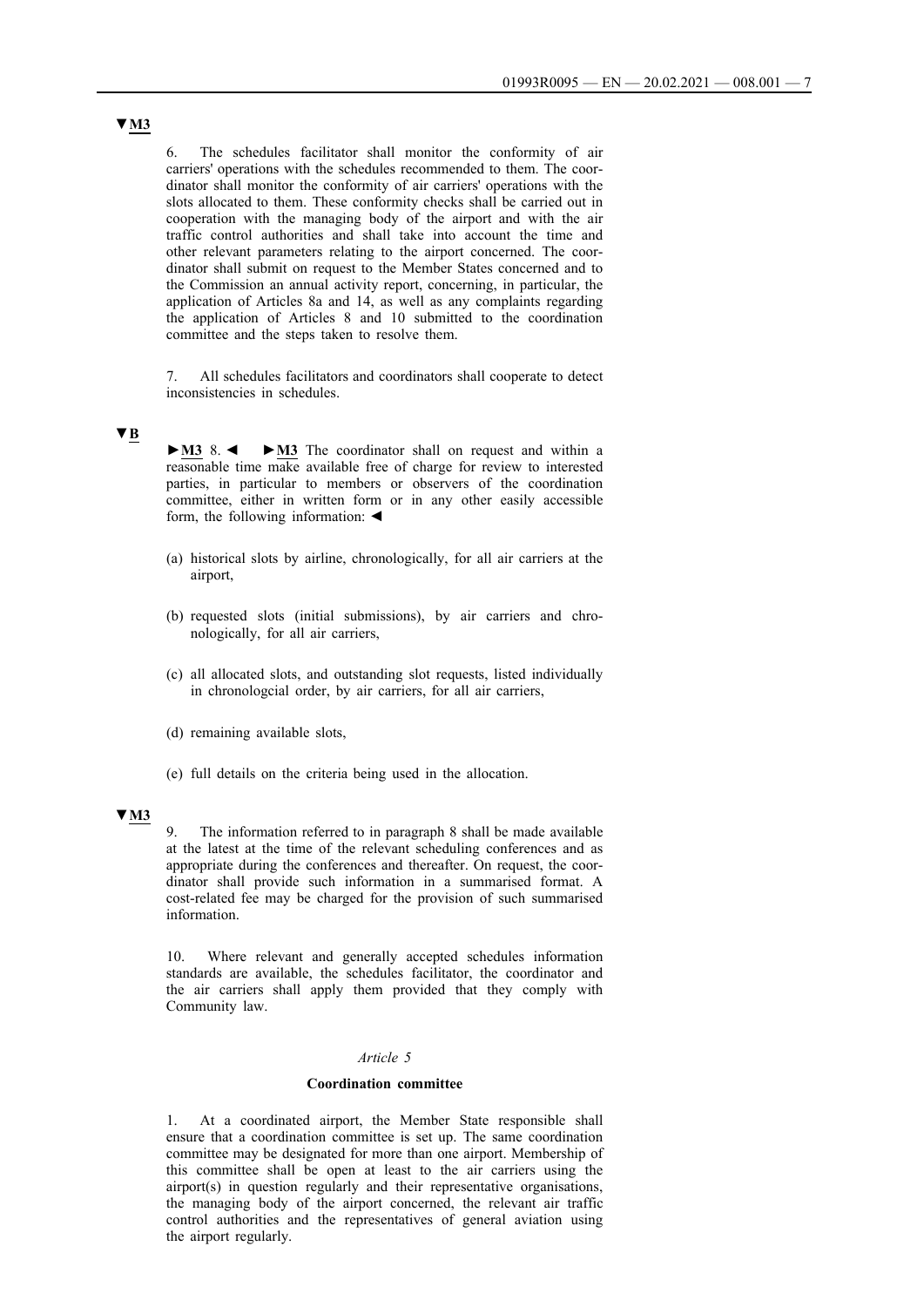The tasks of the coordination committee shall be:

- (a) to make proposals concerning or advise the coordinator and/or the Member State on:
	- the possibilities for increasing the capacity of the airport determined in accordance with Article 3 or for improving its usage;
	- the coordination parameters to be determined in accordance with Article 6;
	- the methods of monitoring the use of allocated slots;
	- local guidelines for the allocation of slots or the monitoring of the use of allocated slots, taking into account, inter alia, possible environmental concerns, as provided for in Article 8(5);
	- improvements to traffic conditions prevailing at the airport in question;
	- serious problems encountered by new entrants, as provided for in Article  $10(9)$ ;
	- all questions relating to the capacity of the airport;
- (b) to mediate between all parties concerned on complaints on the allocation of slots, as provided for in Article 11.

2. Member State representatives and the coordinator shall be invited to the meetings of the coordination committee as observers.

3. The coordination committee shall draw up written rules of procedure covering, inter alia participation, elections, the frequency of meetings, and language(s) used. Any member of the coordination committee may propose local guidelines as provided for in Article 8(5). At the request of the coordinator, the coordination committee shall discuss suggested local guidelines for the allocation of slots as well as those suggested for the monitoring of the use of allocated slots. A report of the discussions in the coordination committee shall be submitted to the Member State concerned with an indication of the respective positions stated within the committee.

## *Article 6*

#### **Coordination parameters**

1. At a coordinated airport the Member State responsible shall ensure the determination of the parameters for slot allocation twice yearly, while taking account of all relevant technical, operational and environmental constraints as well as any changes thereto.

This exercise shall be based on an objective analysis of the possibilities of accommodating the air traffic, taking into account the different types of traffic at the airport, the airspace congestion likely to occur during the coordination period and the capacity situation.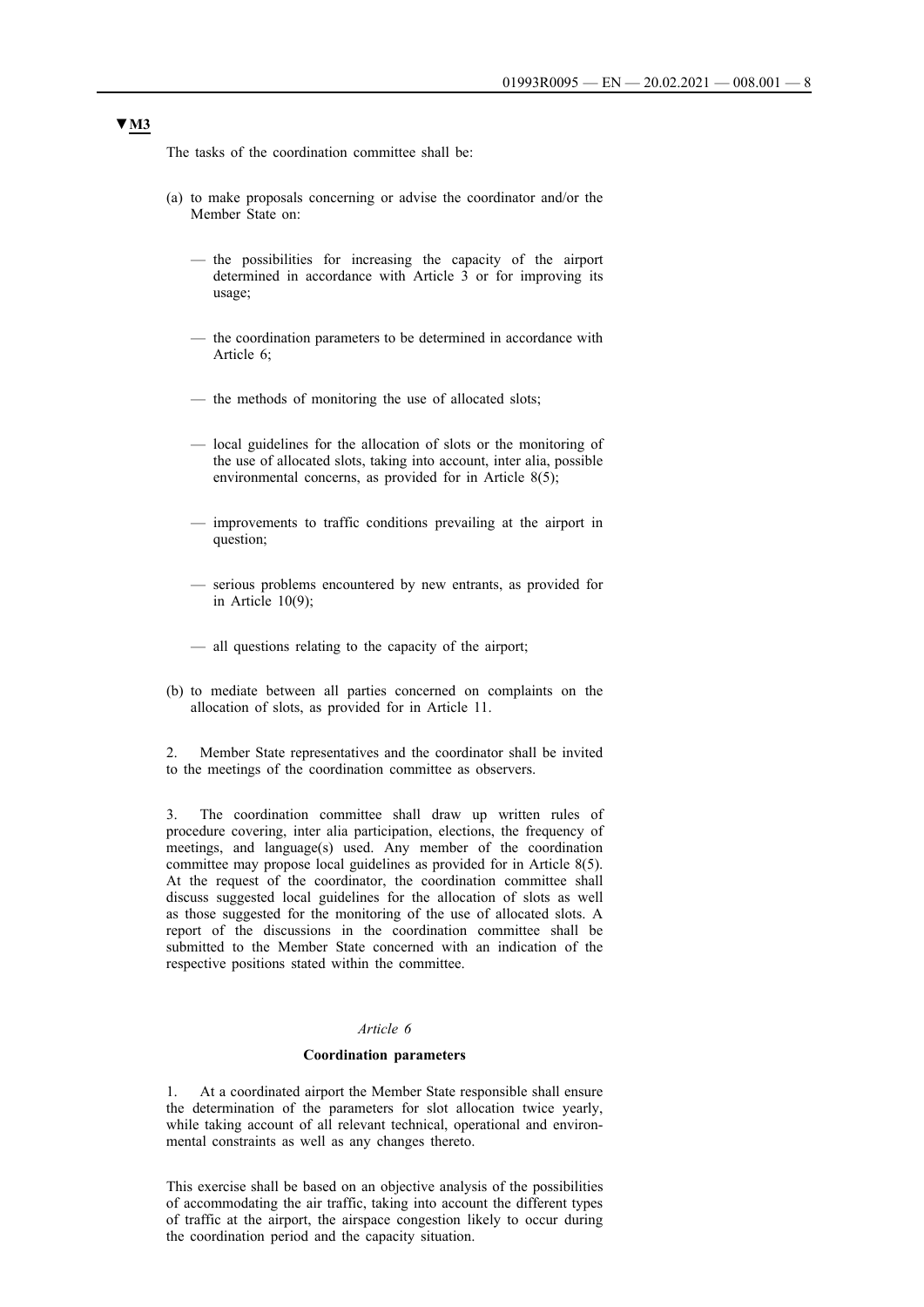The parameters shall be communicated to the airport coordinator in good time before the initial slot allocation takes place for the purpose of scheduling conferences.

2. For the purpose of the exercise referred to in paragraph 1, where the Member State does not do so, the coordinator shall define relevant coordination time intervals after consultation of the coordination committee and in conformity with the established capacity.

3. The determination of the parameters and the methodology used as well as any changes thereto shall be discussed in detail within the coordination committee with a view to increasing the capacity and number of slots available for allocation, before a final decision on the parameters for slot allocation is taken. All relevant documents shall be made available on request to interested parties.

#### *Article 7*

#### **Information for schedules facilitators and coordinators**

### **▼M7**

Air carriers operating or intending to operate at a schedules facilitated or coordinated airport shall submit to the schedules facilitator or coordinator respectively all relevant information requested by them. All relevant information shall be provided in the format and within the time-limit specified by the schedules facilitator or coordinator. In particular, an air carrier shall inform the coordinator, at the time of the request for allocation, whether it would benefit from the status of new entrant, in accordance with Article 2(b) or (ba), in respect of requested slots.

# **▼M3**

For all other airports with no particular designation status, the managing body of the airport shall provide, when requested by a coordinator, any information in its possession about the planned services of air carriers.

2. Where an air carrier fails to provide the information referred to in paragraph 1, unless it can satisfactorily demonstrate that mitigating circumstances exist, or provides false or misleading information, the coordinator shall not take into consideration the slot request or requests by that air carrier to which the missing, false or misleading information relates. The coordinator shall give that air carrier the opportunity to submit its observations.

3. The schedules facilitator or the coordinator, the managing body of the airport and the air traffic control authorities shall exchange all the information they require for the exercise of their respective duties, including flight data and slots.

#### *Article 8*

#### **Process of slot allocation**

1. Series of slots are allocated from the slot pool to applicant carriers as permissions to use the airport infrastructure for the purpose of landing or take-off for the scheduling period for which they are requested, at the expiry of which they have to be returned to the slot pool as set up according to the provisions of Article 10.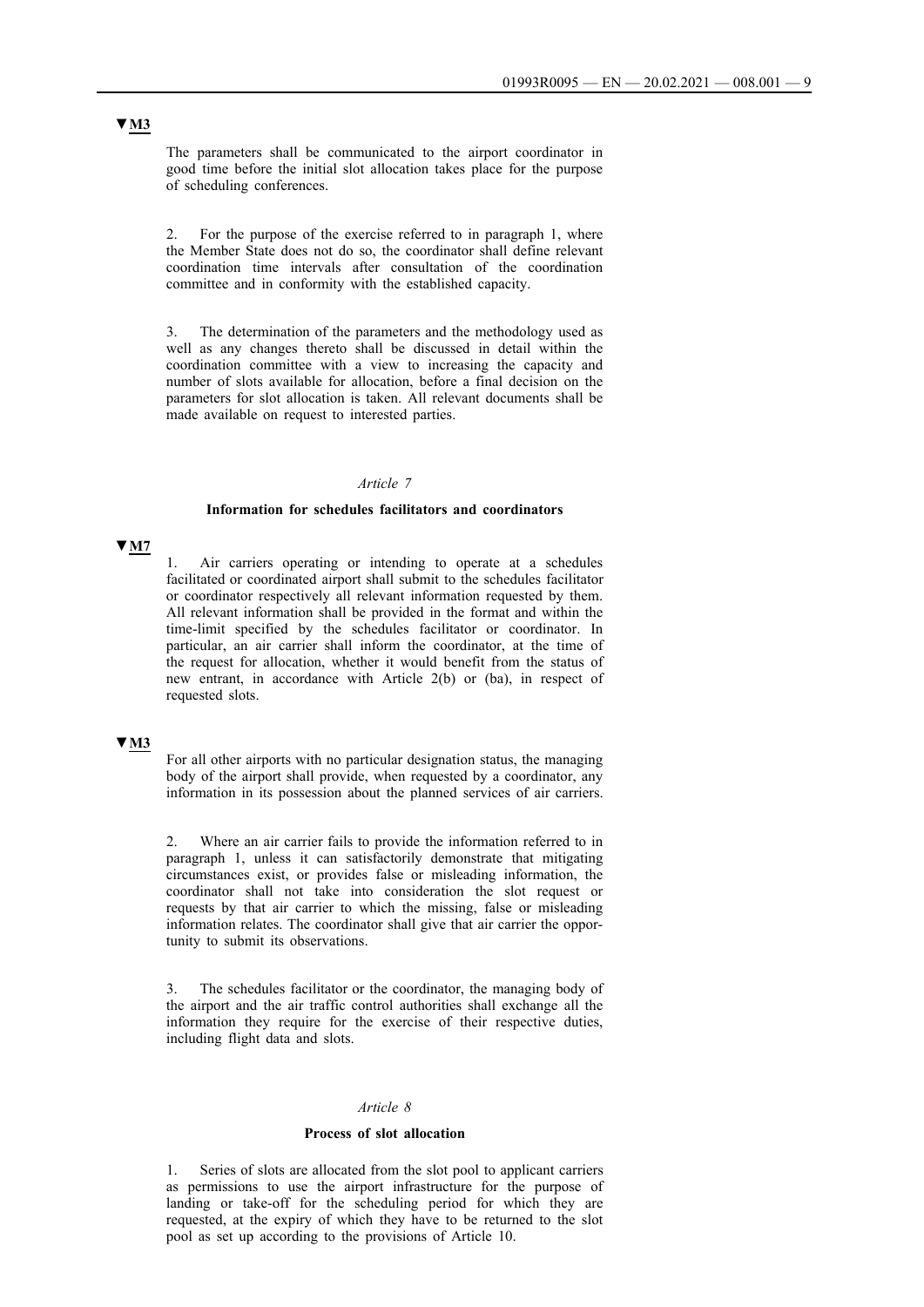# **▼M7**

2. Without prejudice to Articles 7, 8a and 9, Article 10(1) and (2a) and Article 14, paragraph 1 of this Article shall not apply when the following conditions are satisfied:

# **▼M3**

- a series of slots has been used by an air carrier for the operation of scheduled and programmed non-scheduled air services, and
- that air carrier can demonstrate to the satisfaction of the coordinator that the series of slots in question has been operated, as cleared by the coordinator, by that air carrier for at least 80 % of the time during the scheduling period for which it has been allocated.

In such case that series of slots shall entitle the air carrier concerned to the same series of slots in the next equivalent scheduling period, if requested by that air carrier within the time-limit referred to in Article 7(1).

# **▼M7**

2a. During the period referred to in Article 10a(3), a series of slots which was returned to the slot pool in accordance with paragraph 1 of this Article at the end of the scheduling period (the 'reference scheduling period') shall, upon request, be allocated for the next equivalent scheduling period to an air carrier which has operated at least five slots of the series in question following the application of Article 10a(7) during the reference scheduling period, provided that the series of slots has not already been allocated to the carrier originally holding that series for the next equivalent scheduling period in accordance with paragraph 2 of this Article.

In the event that more than one applicant fulfils the requirements of the first subparagraph, priority shall be given to the air carrier that has operated the greater number of slots of that series.

### **▼M3**

Without prejudice to Article  $10(2)$ , in a situation where all slot requests cannot be accommodated to the satisfaction of the air carriers concerned, preference shall be given to commercial air services and in particular to scheduled services and programmed non-scheduled air services. In the case of competing requests within the same category of services, priority shall be given for year round operations.

4. Re-timing of series of slots before the allocation of the remaining slots from the pool referred to in Article 10 to the other applicant air carriers shall be accepted only for operational reasons or if slot timings of applicant air carriers would be improved in relation to the timings initially requested. It shall not take effect prior to the express confirmation by the coordinator.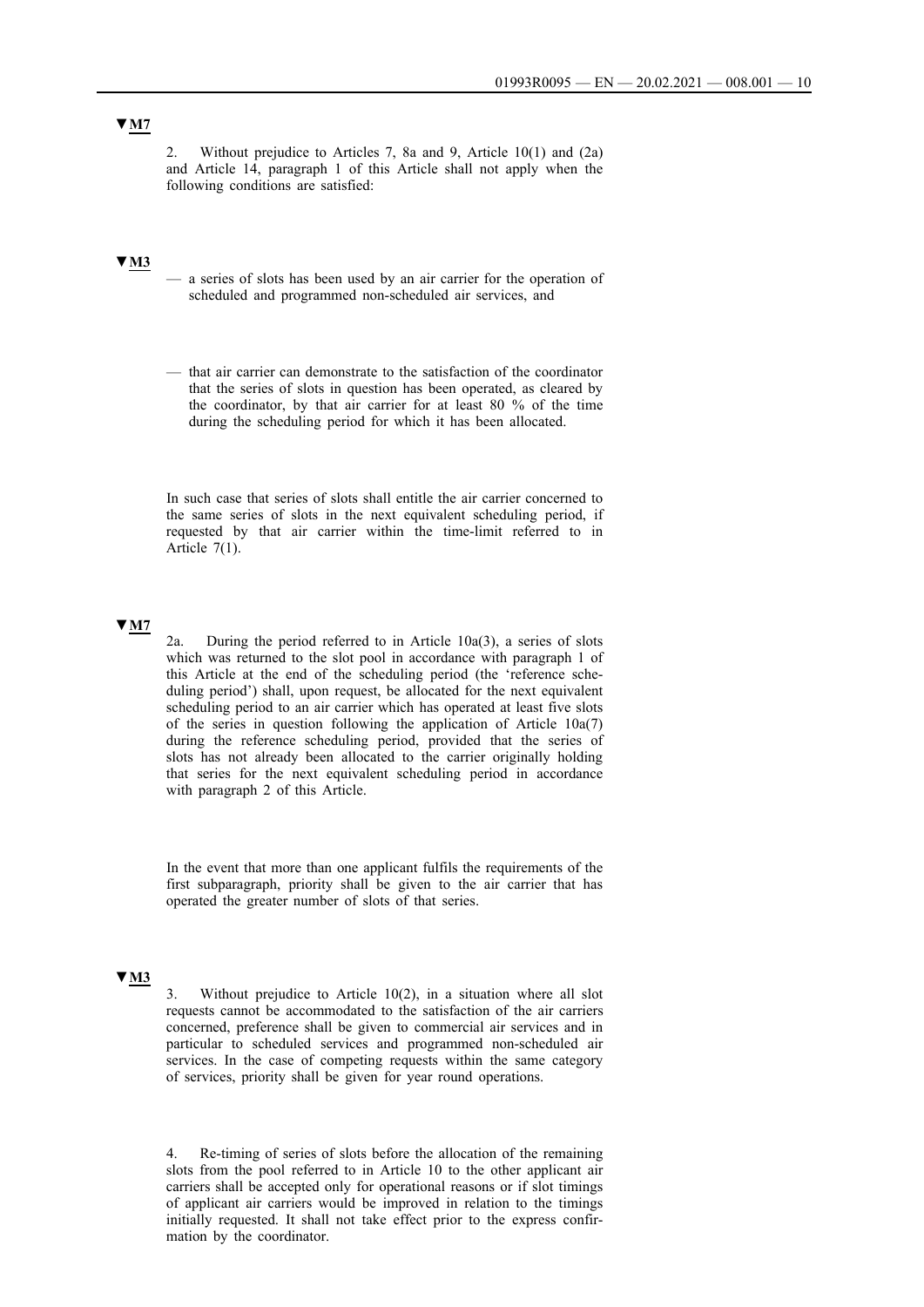5. The coordinator shall also take into account additional rules and guidelines established by the air transport industry world-wide or Community-wide as well as local guidelines proposed by the coordination committee and approved by the Member State or any other competent body responsible for the airport in question, provided that such rules and guidelines do not affect the independent status of the coordinator, comply with Community law and aim at improving the efficient use of airport capacity. These rules shall be communicated by the Member State in question to the Commission.

6. If a requested slot cannot be accommodated, the coordinator shall inform the requesting air carrier of the reasons therefor and shall indicate the nearest available alternative slot.

## **▼M7**

6a. Within the period during which COVID-19 coordination parameters apply and in order to enable the proper application of such coordination parameters, the coordinator may amend the timing of requested or allocated slots falling within the period specified in Article 10a(3) or cancel them after having heard the air carrier concerned. In this context, the coordinator shall take into account additional rules and guidelines referred to in paragraph 5 of this Article, under the conditions set out therein.

## **▼M3**

7. The coordinator shall, in addition to the planned slot allocation for the scheduling period, endeavour to accommodate single slot requests with short notice for any type of aviation, including general aviation. To this end, slots remaining in the pool referred to in Article 10 after distribution among the applicant carriers and slots available at short notice may be used.

#### *Article 8a*

#### **Slot mobility**

- 1. Slots may be:
- (a) transferred by an air carrier from one route or type of service to another route or type of service operated by that same air carrier;
- (b) transferred:
	- (i) between parent and subsidiary companies, and between subsidiaries of the same parent company,
	- (ii) as part of the acquisition of control over the capital of an air carrier,
	- (iii) in the case of a total or partial take-over when the slots are directly related to the air carrier taken over;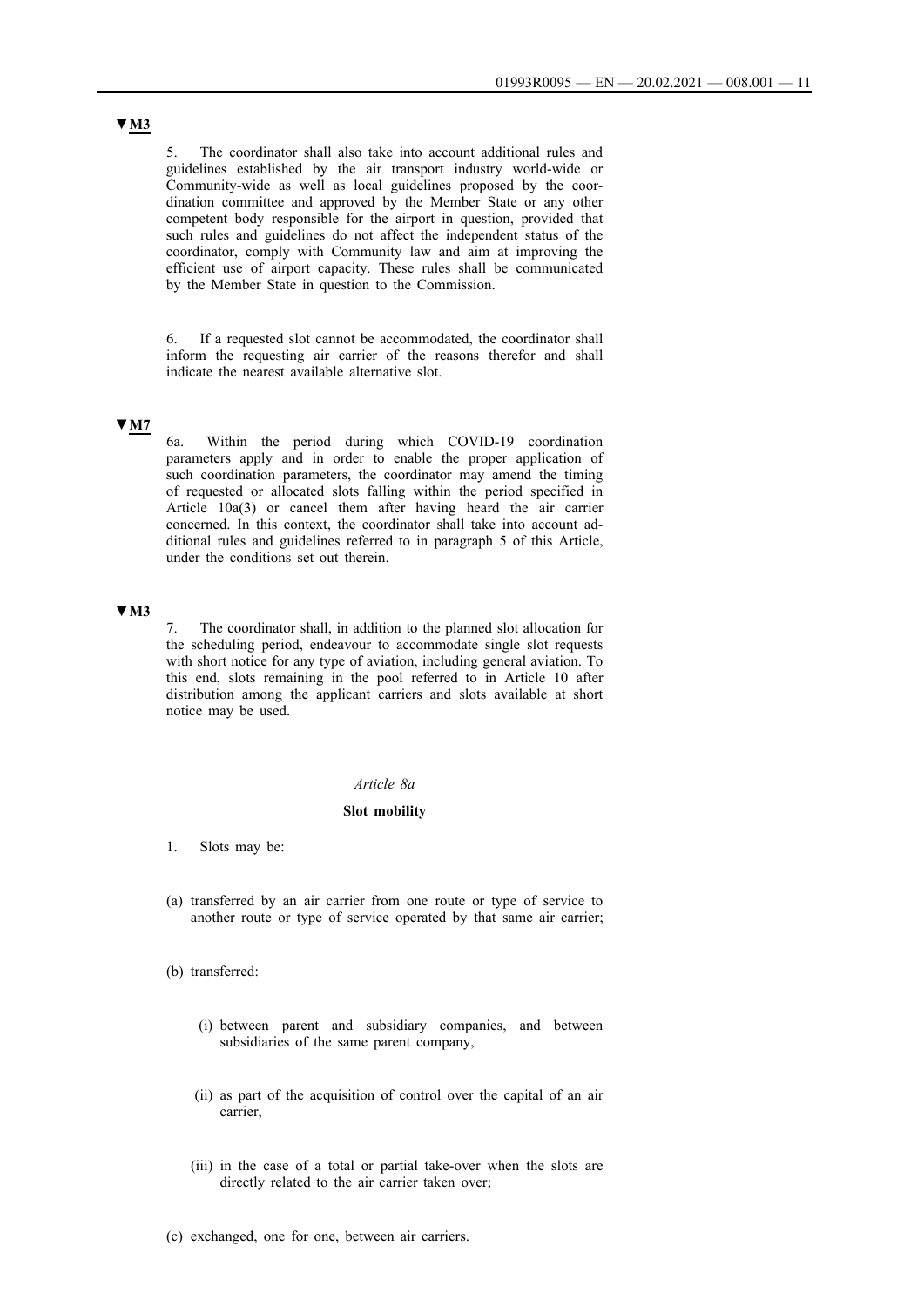2. The transfers or exchanges referred to in paragraph 1 shall be notified to the coordinator and shall not take effect prior to the express confirmation by the coordinator. The coordinator shall decline to confirm the transfers or exchanges if they are not in conformity with the requirements of this Regulation and if the coordinator is not satisfied that:

- (a) airport operations would not be prejudiced, taking into account all technical, operational and environmental constraints;
- (b) limitations imposed according to Article 9 are respected;
- (c) a transfer of slots does not fall within the scope of paragraph 3.

## **▼M7**

- 3. (a) Slots allocated to a new entrant as defined in Article 2(b) or (ba) may not be transferred as provided for in paragraph 1(b) of this Article for a period of two equivalent scheduling periods, except in the case of a legally authorised takeover of the activities of a bankrupt undertaking.
	- (b) Slots allocated to a new entrant as defined in Article 2(b)(ii) and (iii) or in Article 2(ba)(ii) may not be transferred to another route as provided for in paragraph 1(a) of this Article for a period of two equivalent scheduling periods unless the new entrant would have been treated with the same priority on the new route as on the initial route.
	- (c) Slots allocated to a new entrant as defined in Article 2(b) or (ba) may not be exchanged as provided for in paragraph 1(c) of this Article for a period of two equivalent scheduling periods, except in order to improve the slot timings for these services in relation to the timings initially requested.

### **▼M3**

#### *Article 8b*

#### **Exclusion of compensation claims**

The entitlement to series of slots referred to in Article 8(2) shall not give rise to any claims for compensation in respect of any limitation, restriction or elimination thereof imposed under Community law, in particular in application of the rules of the Treaty relating to air transport. This Regulation shall not affect the powers of public authorities to require the transfer of slots between air carriers and to direct how these are allocated pursuant to national competition law or to Articles 81 or 82 of the Treaty or Council Regulation (EEC) No 4064/89 of 21 December 1989 on the control of concentrations between undertakings (1). These transfers can only take place without monetary compensation.

<sup>(</sup> 1 ) OJ L 395, 30.12.1989, p. 1. Regulation as last amended by Regulation (EC) No 1310/97 (OJ L 180, 9.7.1997, p. 1).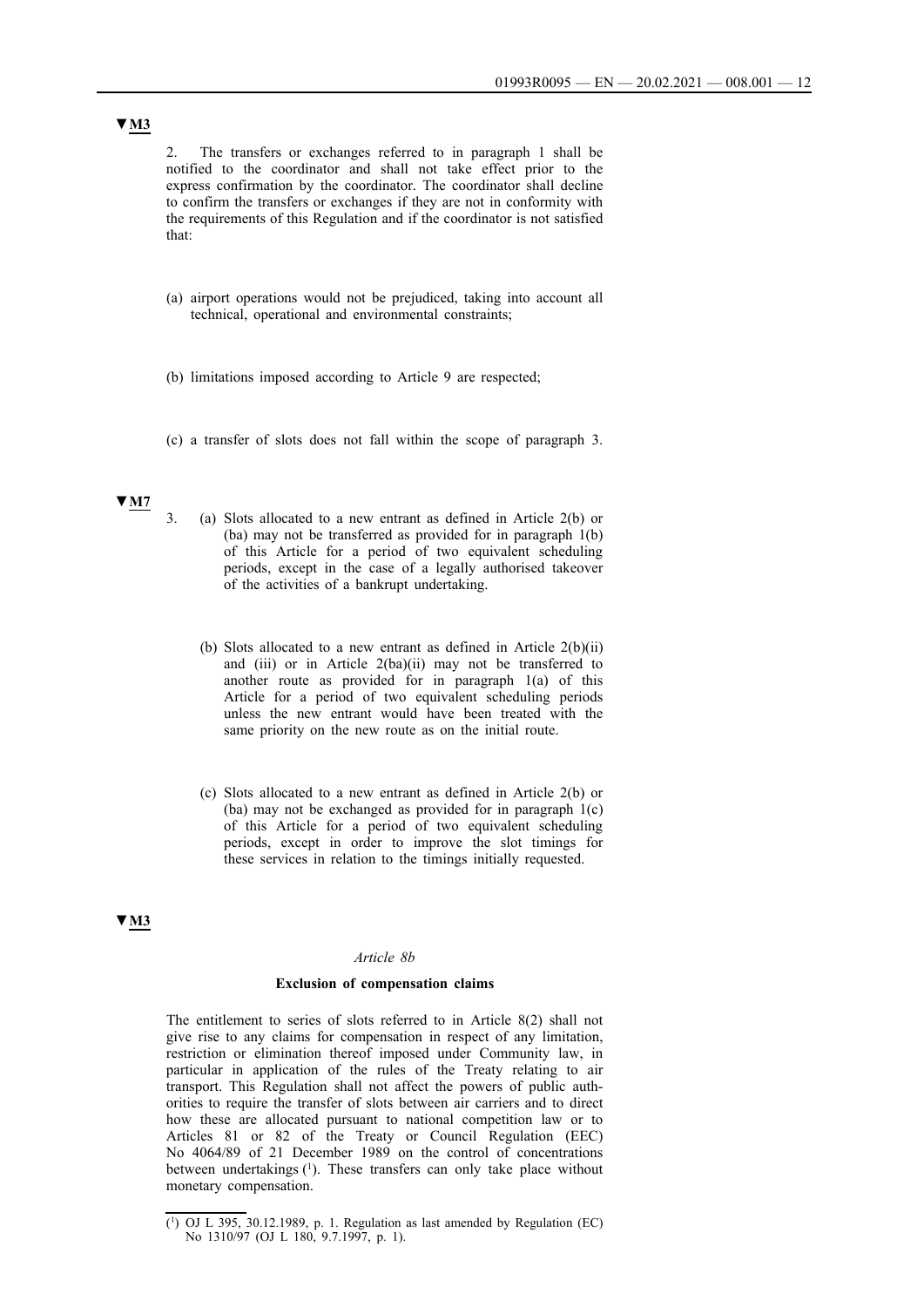#### *Article 9*

#### **Public service obligations**

1. Where public service obligations have been imposed on a route in accordance with Article 4 of Regulation (EEC) No 2408/92, a Member State may reserve at a coordinated airport the slots required for the operations envisaged on that route. If the reserved slots on the route concerned are not used, they shall be made available to any other air carrier interested in operating the route in accordance with the public service obligations, subject to paragraph 2. If no other carrier is interested in operating the route and the Member State concerned does not issue a call for tenders under Article 4(1)(d) of Regulation (EEC) No 2408/92, the slots shall either be reserved for another route subject to public service obligations or be returned to the pool.

2. The tender procedure established in Article  $4(1)(d)$  to  $(g)$  and 4(1)(i) of Regulation (EEC) No 2408/92 shall be applied for the use of the slots referred to in paragraph 1 above if more than one Community air carrier is interested in serving the route and has not been able to obtain slots within one hour before or after the times requested from the coordinator.

### *Article 10*

#### **Slot pool**

The coordinator shall set up a pool, which shall contain all the slots not allocated on the basis of Article 8(2) and 8(4). All new slot capacity determined pursuant to Article 3(3) shall be placed in the pool.

2. A series of slots that has been allocated to an air carrier for the operation of a scheduled or a programmed non-scheduled air service shall not entitle that air carrier to the same series of slots in the next equivalent scheduling period if the air carrier cannot demonstrate to the satisfaction of the coordinator that they have been operated, as cleared by the coordinator, by that air carrier for at least 80 % of the time during the scheduling period for which they have been allocated.

### **▼M7**

2a. Notwithstanding paragraph 2, a series of slots allocated for the scheduling period from 28 March 2021 until 30 October 2021 shall entitle the air carrier to the same series of slots for the scheduling period from 27 March 2022 until 29 October 2022 if the air carrier has made the complete series of slots available to the coordinator for reallocation before 28 February 2021. This paragraph shall only apply to series of slots which had been allocated to the same carrier for the scheduling period from 29 March 2020 until 24 October 2020. The number of slots in respect of which the air carrier in question may benefit under this paragraph shall be limited to a number equivalent to 50 % of the slots which were allocated to the same carrier for the scheduling period from 29 March 2020 until 24 October 2020 except for an air carrier allocated fewer than 29 slots per week on average during the previous equivalent scheduling period at the airport in question.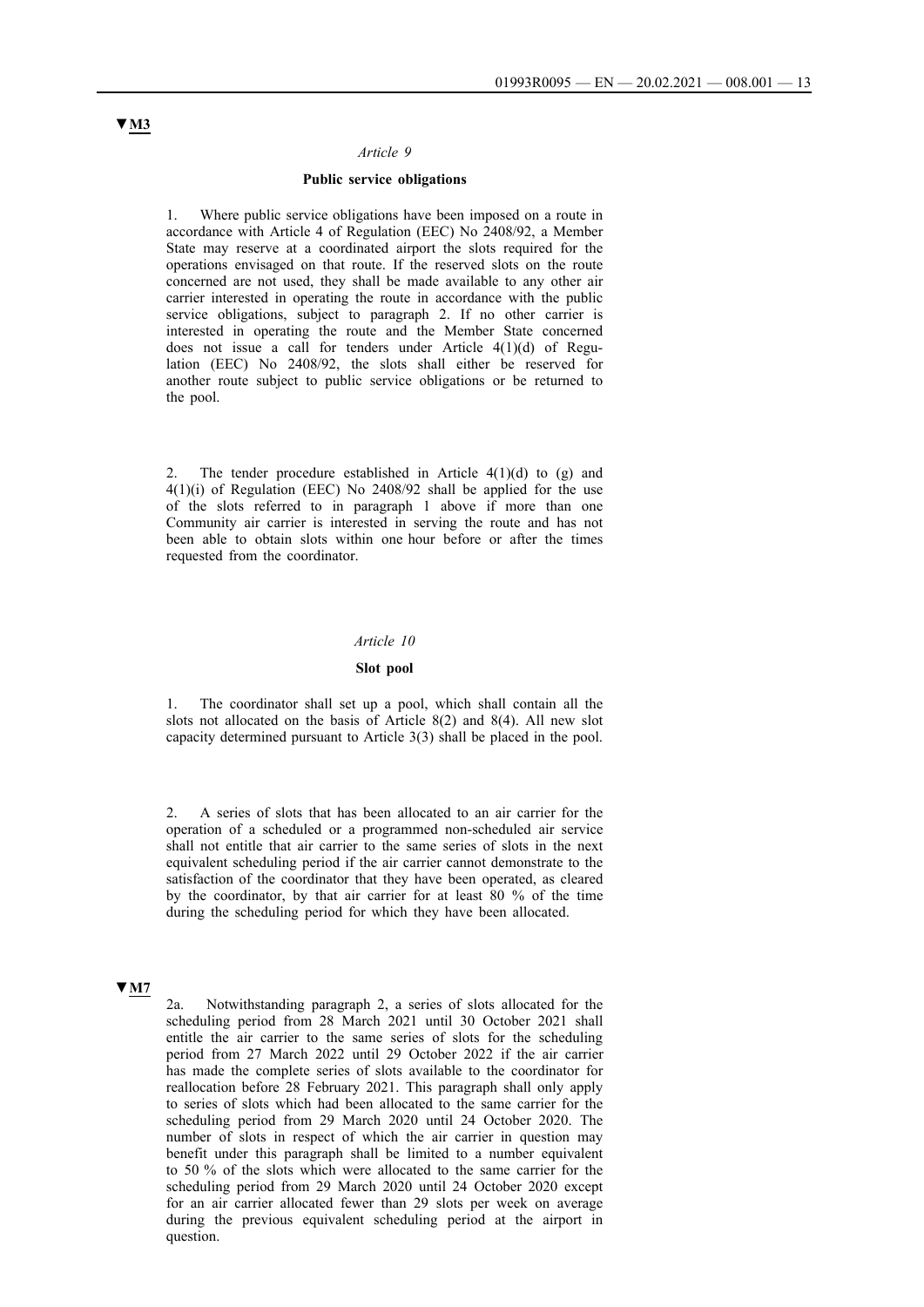3. Slots allocated to an air carrier before 31 January for the following summer season, or before 31 August for the following winter season, but which are returned to the coordinator for reallocation before those dates shall not be taken into account for the purposes of the usage calculation.

4. If the 80 % usage of the series of slots cannot be demonstrated, all the slots constituting that series shall be placed in the slot pool, unless the non-utilisation can be justified on the basis of any of the following reasons:

- (a) unforeseeable and unavoidable circumstances outside the air carrier's control leading to:
	- grounding of the aircraft type generally used for the air service in question;
	- closure of an airport or airspace;
	- serious disturbance of operations at the airports concerned, including those series of slots at other Community airports related to routes which have been affected by such disturbance, during a substantial part of the relevant scheduling period;
- (b) interruption of air services due to action intended to affect these services which makes it practically and/or technically impossible for the air carrier to carry out operations as planned;
- (c) serious financial damage for a Community air carrier concerned, with, as a result, the granting of a temporary license by the licensing authorities pending financial reorganisation of the air carrier in accordance with Article 5(5) of Regulation (EEC) No 2407/92;
- (d) judicial proceedings concerning the application of Article 9 for routes where public service obligations have been imposed according to Article 4 of Regulation (EEC) No 2408/92 resulting in the temporary suspension of the operation of such routes;

#### **▼M7**

- (e) during the period referred to in Article 10a(3), the introduction by public authorities of measures intended to address the spread of COVID-19 at one end of a route for which the slots in question were used or planned to be used, on condition that the measures had not been published at the time the series of slots had been allocated, that those measures significantly impact the viability or possibility of travel or the demand on the routes concerned and that they lead to any of the following:
	- (i) a partial or total closure of the border or airspace, or a partial or total closure or reduction of capacity of the airport, during a substantial part of the relevant scheduling period,
	- (ii) a severe impediment to passengers' ability to travel with any carrier on that direct route during a substantial part of the relevant scheduling period including,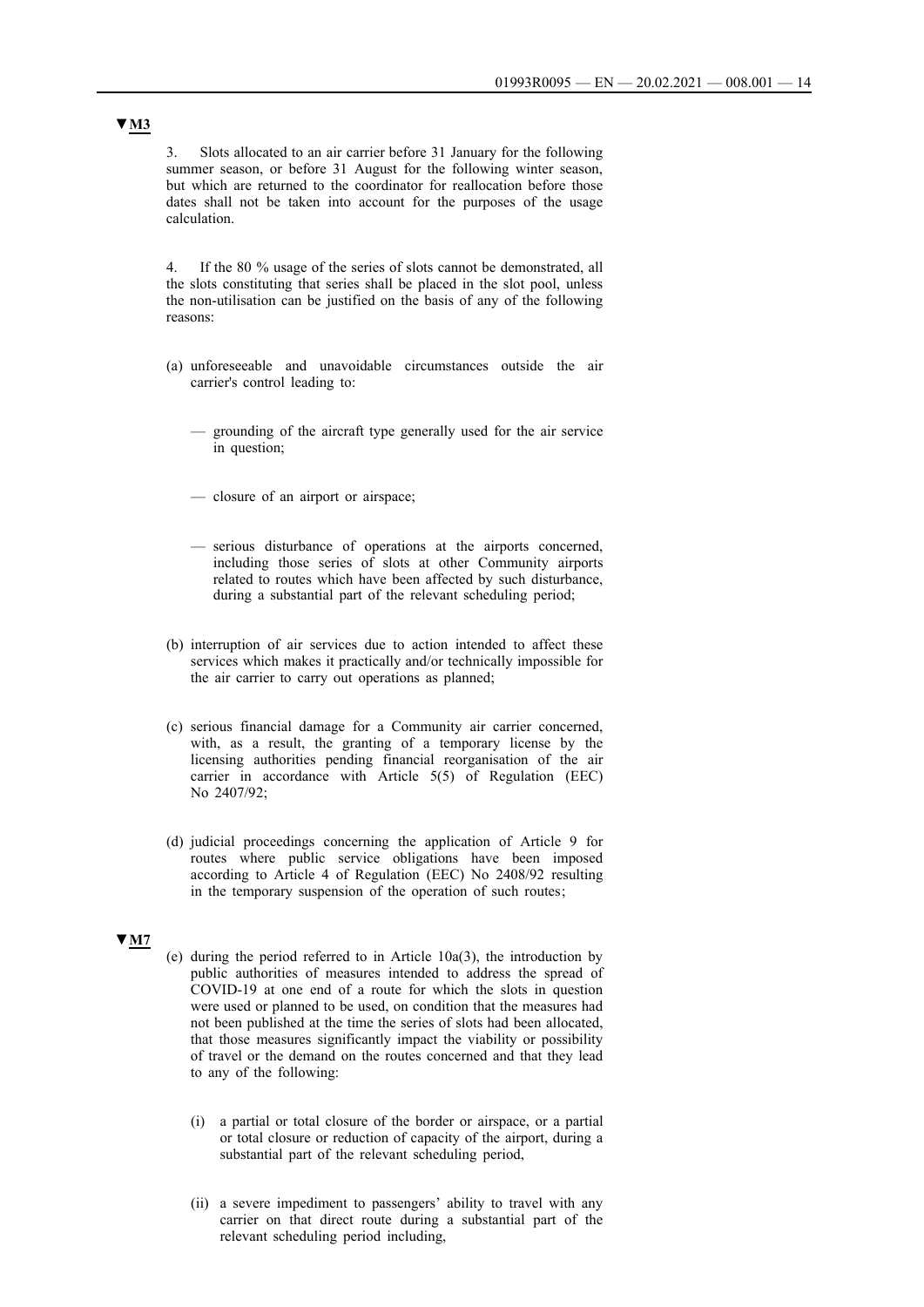- travel restrictions based on nationality or place of residence, prohibition of all except essential travel, or bans on flights from or to certain countries or geographical areas,
- restrictions of movement or quarantine or isolation measures within the country or region where the airport of destination is located (including intermediate points),
- restrictions on the availability of services essential to support directly the operation of an air service,
- (iii) restrictions on airline crew movements significantly hampering the operation of air services from or to the airports served, including sudden bans on entry or the stranding of crew in unexpected locations due to quarantine measures.

Point (e) shall apply within the period during which the measures referred to in that point apply and, within the limits referred to in the third, fourth and fifth subparagraphs, for an additional period of up to six weeks. However, where the measures referred to in point (e) cease to apply less than six weeks before the end of a scheduling period, point (e) shall apply to the remainder of the six week period only where the slots in the subsequent scheduling period are used for the same route.

Point (e) shall only apply to slots used for routes for which they were already used by the air carrier prior to the publication of the measures referred to in that point.

Point (e) shall cease to apply where the air carrier uses the slots in question to change to a route not affected by the measures of the public authorities.

Air carriers may justify the non-utilisation of a slot in accordance with point (e) for a maximum of two consecutive scheduling periods.

# **▼M3**

5. At the request of a Member State or on its own initiative the Commission shall examine the application of paragraph 4 by the coordinator of an airport falling within the scope of this Regulation.

It shall take a decision within two months of receipt of the request in accordance with the procedure referred to in Article 13(2).

6. Without prejudice to Article 8(2) of this Regulation and without prejudice to Article 8(1) of Regulation (EEC) No 2408/92, slots placed in the pool shall be distributed among applicant air carriers. 50 % of these slots shall first be allocated to new entrants unless requests by new entrants are less than 50 %. The coordinator shall treat the requests of new entrants and other carriers fairly, in accordance with the coordination periods of each scheduling day.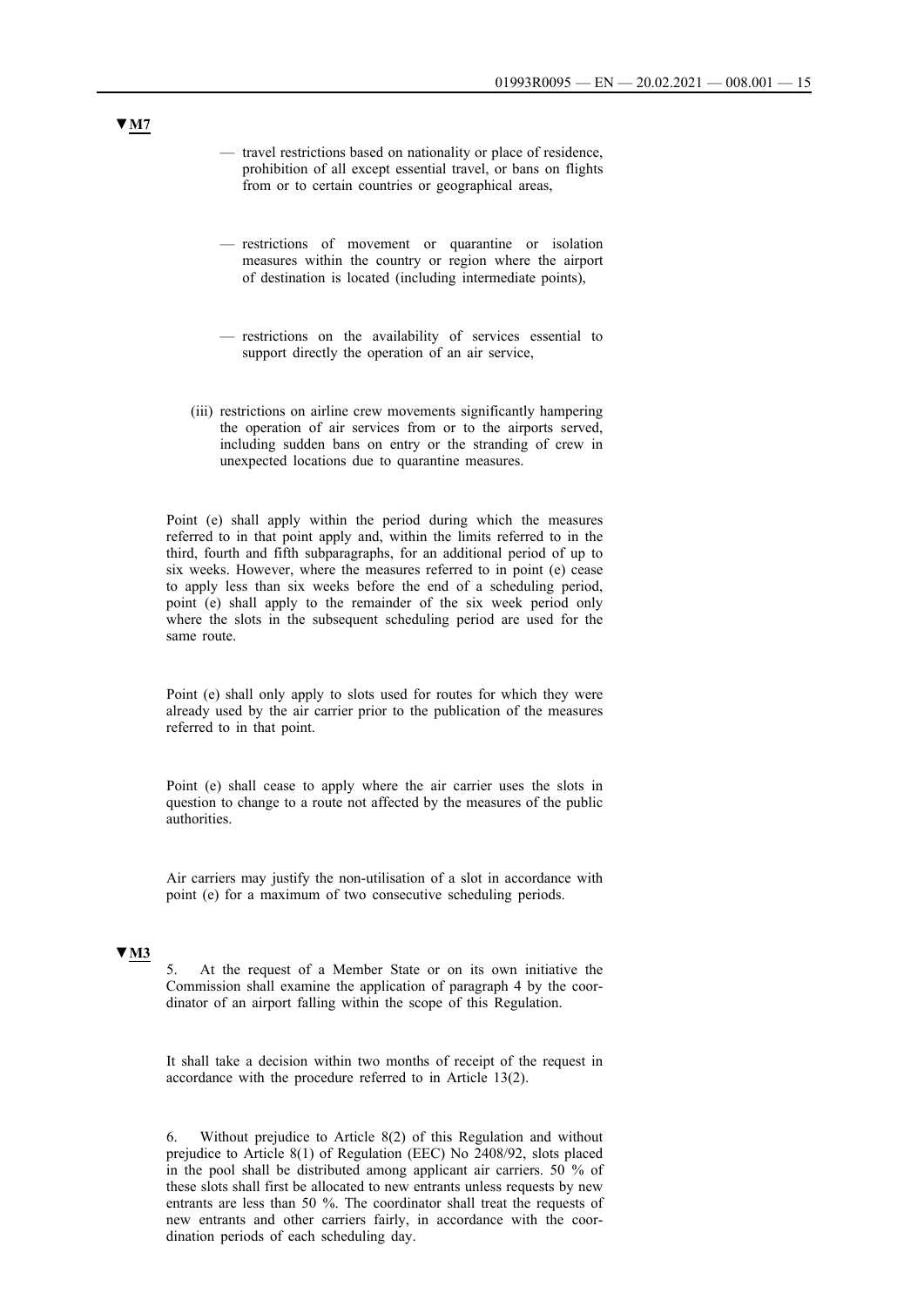Among requests from new entrants, preference shall be given to air carriers qualifying for new entrant status under Article 2(b)(i) and (ii), Article  $2(b)(i)$  and (iii) or Article  $2(ba)(i)$  and (ii).

### **▼M3**

7. A new entrant which has been offered a series of slots within one hour before or after the time requested but has not accepted this offer shall not retain its new entrant status for that scheduling period.

8. In the case of services operated by a group of air carriers, only one of the participating air carriers can apply for the required slots. The air carrier operating such a service assumes responsibility for meeting the operating criteria required to maintain historical precedence referred to in Article 8(2).

Slots allocated to one air carrier may be used by (an)other air carrier(s) participating in a joint operation, provided that the designator code of the air carrier to whom the slots are allocated remains on the shared flight for coordination and monitoring purposes. Upon discontinuation of such operations, the slots so used will remain with the air carrier to whom they were initially allocated. Air carriers involved in shared operations shall advise coordinators of the detail of such operations prior to the beginning of such operations.

If serious problems continue to exist for new entrants, the Member State shall ensure that a meeting of the airport coordination committee is convened. The purpose of the meeting shall be to examine possibilities for remedying the situation. The Commission shall be invited to that meeting.

## **▼M7**

### *Article 10a*

#### **Allocation of slots in response to the COVID-19 crisis**

1. For the purposes of Articles 8(2) and 10(2), coordinators shall consider slots allocated for the period from 1 March 2020 until 27 March 2021 as having been operated by the air carrier to which they were initially allocated.

2. For the purposes of Articles 8(2) and 10(2), coordinators shall consider slots allocated for the period from 23 January 2020 until 29 February 2020 as having been operated by the air carrier to which they were initially allocated, as regards air services between airports in the Union and airports either in the People's Republic of China or in the Hong Kong Special Administrative Region of the People's Republic of China.

3. In respect of slots which have not been made available to the coordinator for reallocation in accordance with Article 10(2a), during the period from 28 March 2021 until 30 October 2021 and for the purposes of Articles 8(2) and 10(2), if an air carrier demonstrates to the satisfaction of the coordinator that the series of slots in question has been operated, as cleared by the coordinator, by that air carrier for at least 50 % of the time during the scheduling period for which it has been allocated, the air carrier shall be entitled to the same series of slots for the next equivalent scheduling period.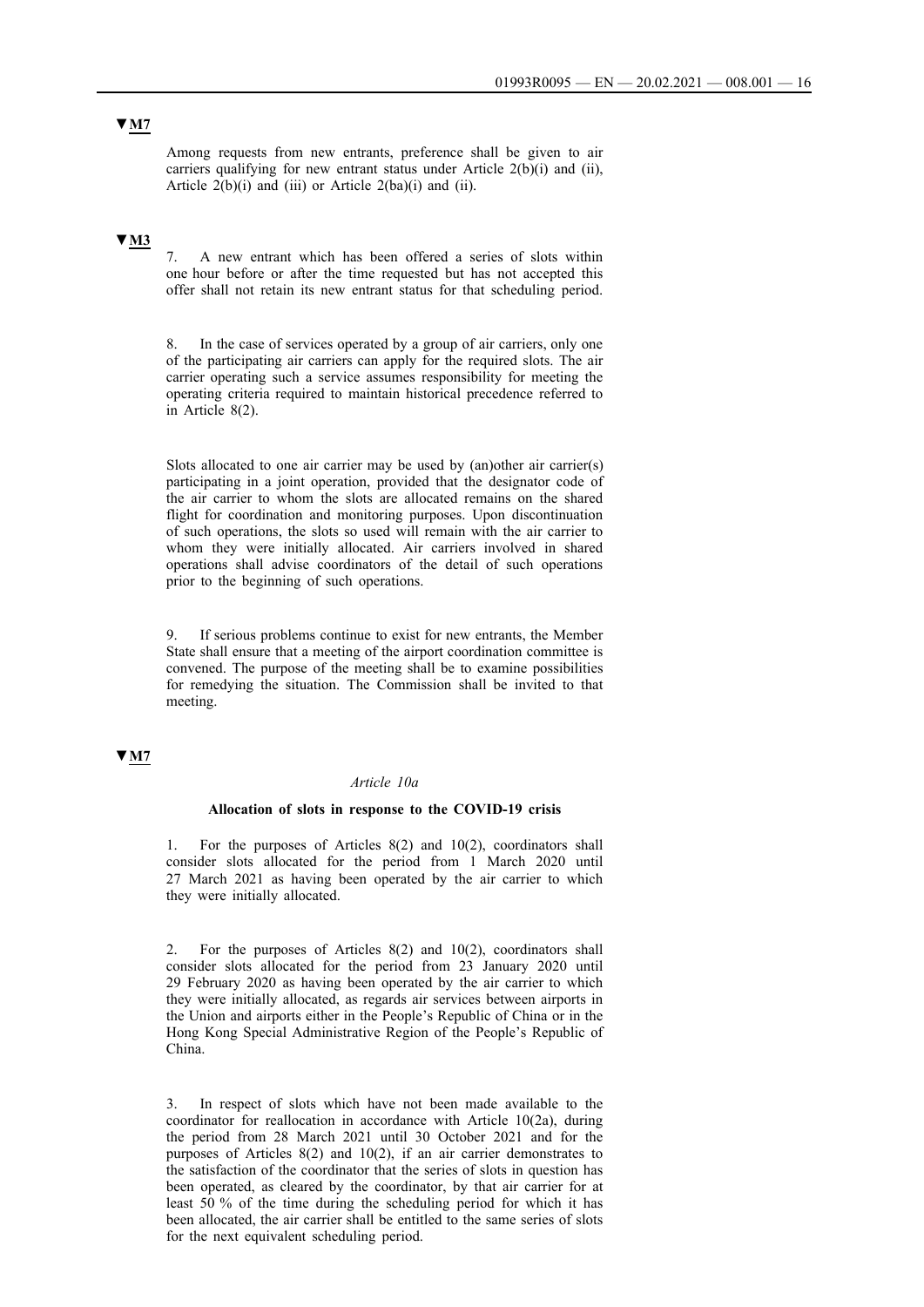In respect of the period referred to in the first subparagraph of this paragraph, the percentage values referred to in Article 10(4) and in point (a) of Article 14(6) shall be 50 %.

4. In respect of slots with a date from 9 April 2020 until 27 March 2021, paragraph 1 shall only apply where the air carrier returned the relevant unused slots to the coordinator for reallocation to other air carriers.

5. Where the Commission finds, on the basis of data published by Eurocontrol, which is the network manager for the air traffic network functions of the single European sky, that the reduction in the level of air traffic as compared to the level in the corresponding period in 2019 is persisting and, on the basis of Eurocontrol traffic forecasts, is likely to persist, and also finds, on the basis of the best available scientific data, that this situation is the result of the impact of the COVID-19 crisis, the Commission shall adopt delegated acts in accordance with Article 12a to amend the period specified in paragraph 3 of this Article accordingly.

The Commission is empowered to adopt, where strictly necessary in order to address the evolving impact of the COVID-19 crisis on air traffic levels, delegated acts in accordance with Article 12a to amend the percentage values referred to in paragraph 3 of this Article within a range between 30 % and 70 %. For this purpose, the Commission shall take into account changes that have occurred since 20 February 2021, on the basis of the following elements:

- (a) data published by Eurocontrol on traffic levels and traffic forecasts;
- (b) the evolution of air traffic trends during the scheduling periods, taking into account the evolution observed since the start of the COVID-19 crisis; and
- (c) indicators relating to demand for passenger and cargo air transport, including trends regarding fleet size, fleet utilisation, and load factors.

Delegated acts pursuant to this paragraph shall be adopted no later than 31 December for the following summer scheduling period and no later than 31 July for the following winter scheduling period.

6. Where, in the case of a prolonged impact of the COVID-19 crisis on the air transport sector in the Union, imperative grounds of urgency so require, the procedure provided for in Article 12b shall apply to delegated acts adopted pursuant to this Article.

7. During the period referred to in paragraph 3, air carriers shall make available to the coordinator for reallocation to other air carriers any slot they do not intend to use, no less than three weeks before the date of operation.

 $\frac{1}{2}$ 

## **▼M7**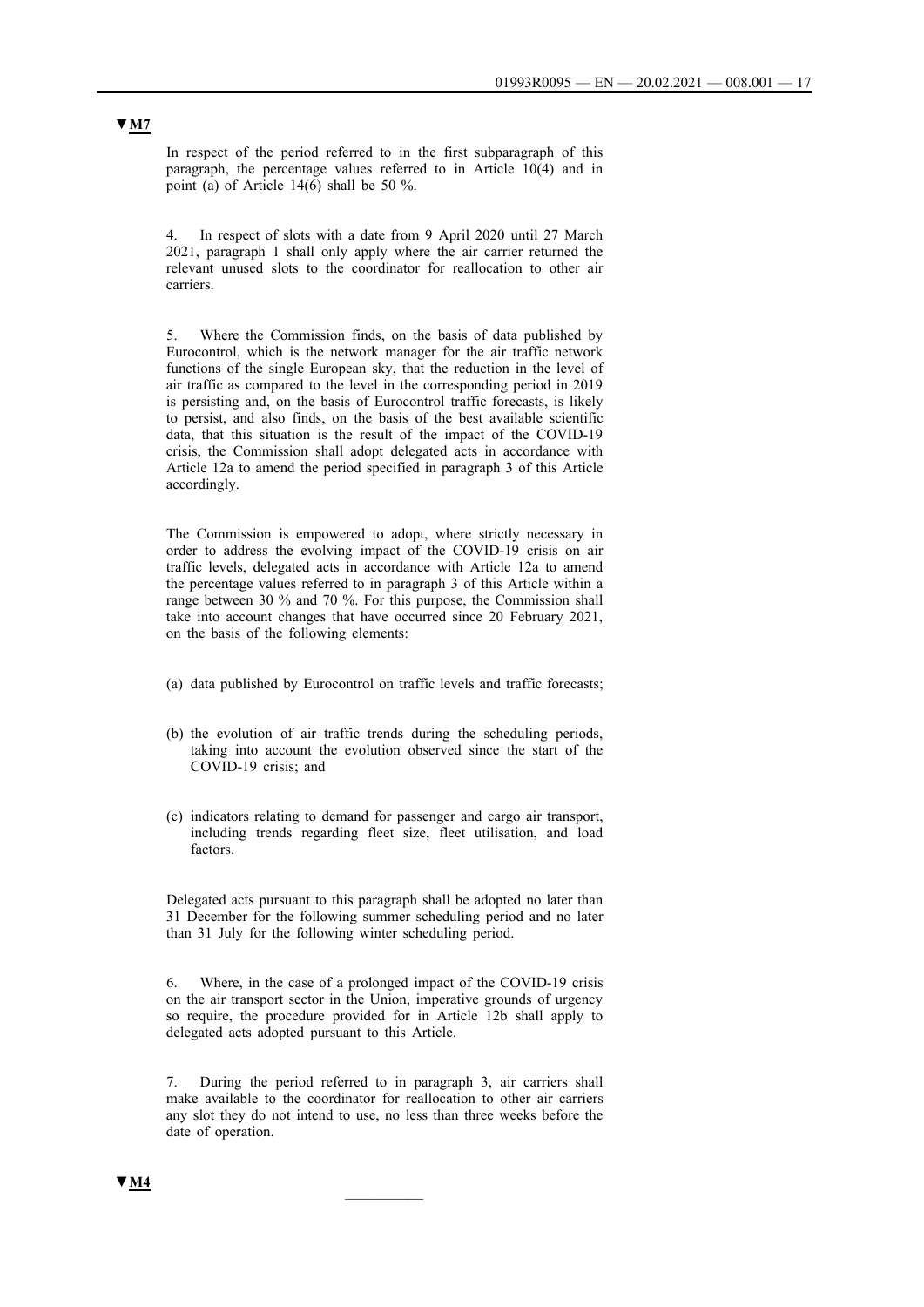#### *Article 11*

### **Complaints and rights of appeal**

1. Without prejudice to rights of appeal under national law, complaints regarding the application of Articles 7(2), 8, 8a, 10 and  $14(1)$  to (4) and (6) shall be submitted to the coordination committee. The committee shall, within a period of one month following submission of the complaint, consider the matter and if possible make proposals to the coordinator in an attempt to resolve the problem. If the complaint cannot be settled, the Member State responsible may, within a further two month period, provide for mediation by an air carriers' or airports' representative organisation or other third party.

2. Member States shall take appropriate measures, in accordance with national law, to protect coordinators with regard to claims for damages relating to their functions under this Regulation, save in cases of gross negligence or wilful misconduct.

# **▼B**

**▼M3** 

#### *Article 12*

### **Relations with third countries**

Whenever it appears that, with respect to the allocation and use of slots at its airports, a third country:

- (a) does not grant Community air carriers treatment comparable to that granted by this Regulation to air carriers from that country, or
- (b) does not grant Community air carriers de facto national treatment, or
- (c) grants air carriers from other third countries more favourable treatment than Community air carriers,

the Commission may, in accordance with the procedure referred to in Article 13(2), decide that a Member State or Member States shall take measures, including the suspension in whole or in part of the application of this Regulation in respect of an air carrier or air carriers of that third country with a view to remedying the discriminatory behaviour of the third country concerned.

# **▼B**

2. Member States shall inform the Commission of any serious difficulties encountered, in law or in fact, by Community air carriers in obtaining slots at airports in third countries.

## **▼M5**

#### *Article 12a*

#### **Exercise of the delegation**

1. The power to adopt delegated acts is conferred on the Commission subject to the conditions laid down in this Article.

### **▼M7**

2. The power to adopt delegated acts referred to in Article 10a shall be conferred on the Commission until 21 February 2022.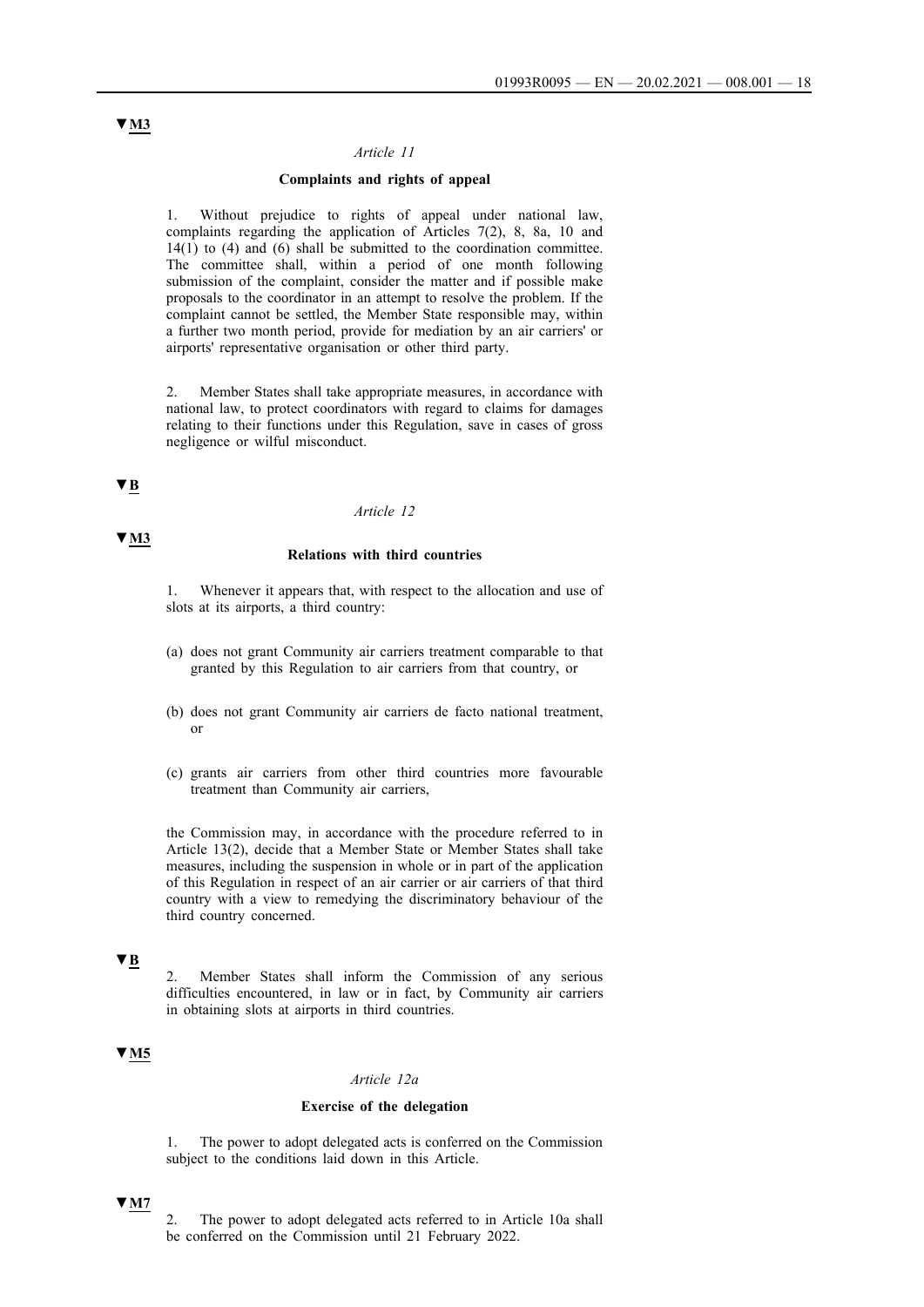3. The delegation of power referred to in Article 10a may be revoked at any time by the European Parliament or by the Council. A decision to revoke shall put an end to the delegation of the power specified in that decision. It shall take effect the day following the publication of the decision in the *Official Journal of the European Union* or at a later date specified therein. It shall not affect the validity of any delegated acts already in force.

4. Before adopting a delegated act, the Commission shall consult experts designated by each Member State in accordance with the principles laid down in the Interinstitutional Agreement of 13 April 2016 on Better Law-Making.

5. As soon as it adopts a delegated act, the Commission shall notify it simultaneously to the European Parliament and to the Council.

6. A delegated act adopted pursuant to Article 10a shall enter into force only if no objection has been expressed either by the European Parliament or by the Council within a period of two months of notification of that act to the European Parliament and the Council or if, before the expiry of that period, the European Parliament and the Council have both informed the Commission that they will not object. That period shall be extended by two months at the initiative of the European Parliament or of the Council.

#### *Article 12b*

### **Urgency procedure**

1. Delegated acts adopted under this Article shall enter into force without delay and shall apply as long as no objection is expressed in accordance with paragraph 2. The notification of a delegated act to the European Parliament and to the Council shall state the reasons for the use of the urgency procedure.

Either the European Parliament or the Council may object to a delegated act in accordance with the procedure referred to in Article 12a(6). In such a case, the Commission shall repeal the act immediately following the notification of the decision to object by the European Parliament or by the Council.

#### **▼M3**

#### *Article 13*

#### **Committee procedure**

1. The Commission shall be assisted by a committee.

2. Where reference is made to this paragraph Articles 5 and 7 of Council Decision 1999/468/EC of 28 June 1999 laying down the procedures for the exercise of implementing powers conferred to the Commission (1) shall apply, having regard to the provisions of Article 8 thereof.

The period laid down in Article 5(6) of Decision 1999/468/EC shall be set at three months.

3. The committee may also be consulted by the Commission on any other matter concerning application of this Regulation.

4. The committee shall adopt its rules of procedure.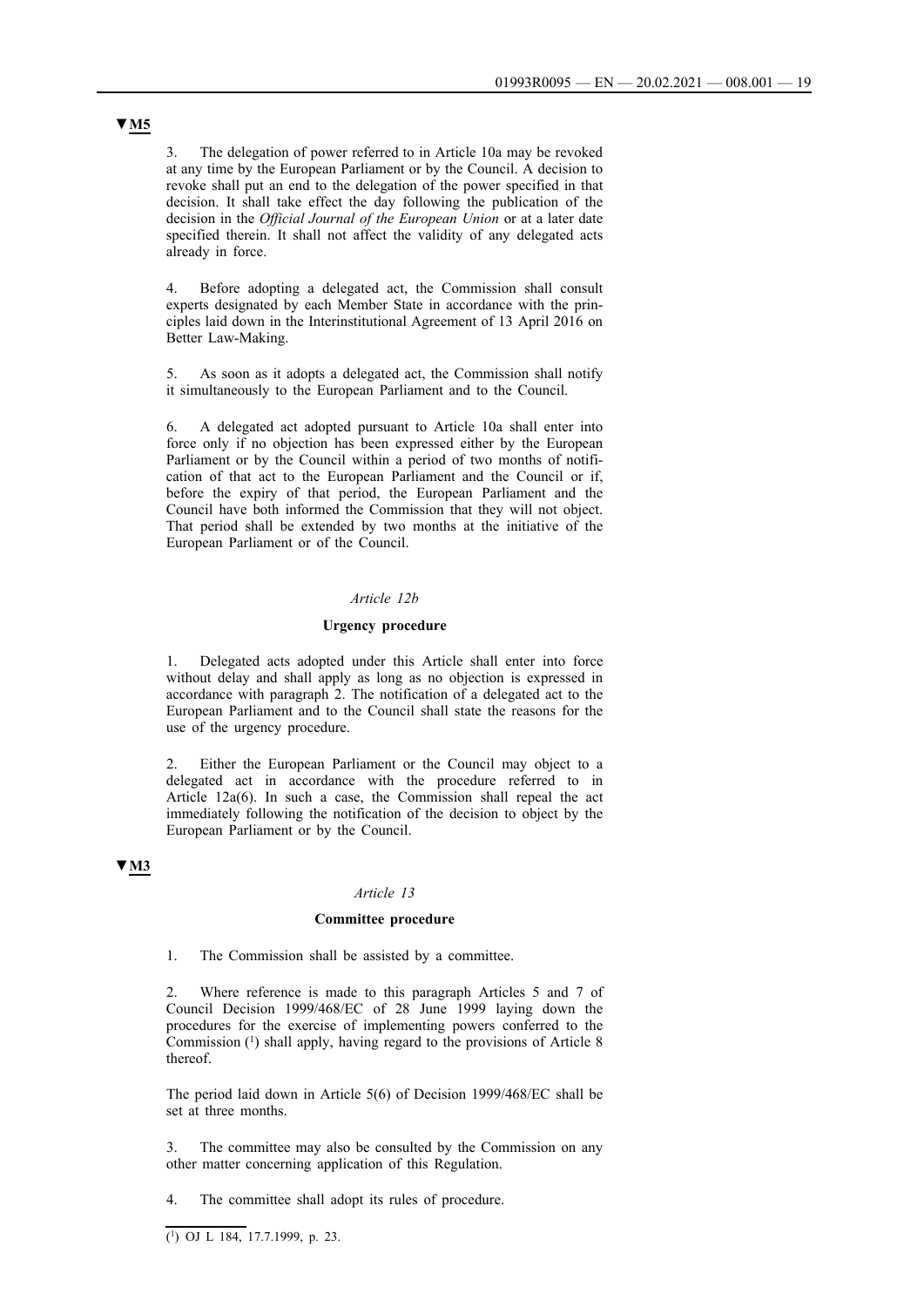#### *Article 14*

### **Enforcement**

1. An air carrier's flight plan may be rejected by the competent Air Traffic Management authorities if the air carrier intends to land or take off at a coordinated airport, during the periods for which it is coordinated, without having a slot allocated by the coordinator.

2. The coordinator shall withdraw the series of slots provisionally allocated to an air carrier in the process of establishing itself and place them in the pool on 31 January for the following summer season or on 31 August for the following winter season if the undertaking does not hold an operating licence or equivalent on that date or if it is not stated by the competent licensing authority that it is likely that an operating licence or equivalent will be issued before the relevant scheduling period commences.

3. The coordinator shall withdraw and place in the pool the series of slots of an air carrier, which it has received following an exchange pursuant to Article 8a(1)(c) if they have not been used as intended.

Air carriers that repeatedly and intentionally operate air services at a time significantly different from the allocated slot as part of a series of slots or uses slots in a significantly different way from that indicated at the time of allocation and thereby cause prejudice to airport or air traffic operations shall lose their status as referred to in Article 8(2). The coordinator may decide to withdraw from that air carrier the series of slots in question for the remainder of the scheduling period and place them in the pool after having heard the air carrier concerned and after issuing a single warning.

## **▼M7**

5. Member States shall establish and apply effective, proportionate and dissuasive penalties or equivalent measures to air carriers who repeatedly and intentionally fail to comply with this Regulation.

## **▼M3**

- 6. (a) Without prejudice to Article  $10(4)$ , if the 80 % usage rate as defined in Article 8(2) cannot be achieved by an air carrier, the coordinator may decide to withdraw from that air carrier the series of slots in question for the remainder of the scheduling period and place them in the pool after having heard the air carrier concerned.
	- (b) Without prejudice to Article 10(4), if after an allotted time corresponding to 20 % of the period of the series validity no slots of that series of slots have been used, the coordinator shall place the series of slots in question in the pool for the remainder of the scheduling period, after having heard the air carrier concerned.